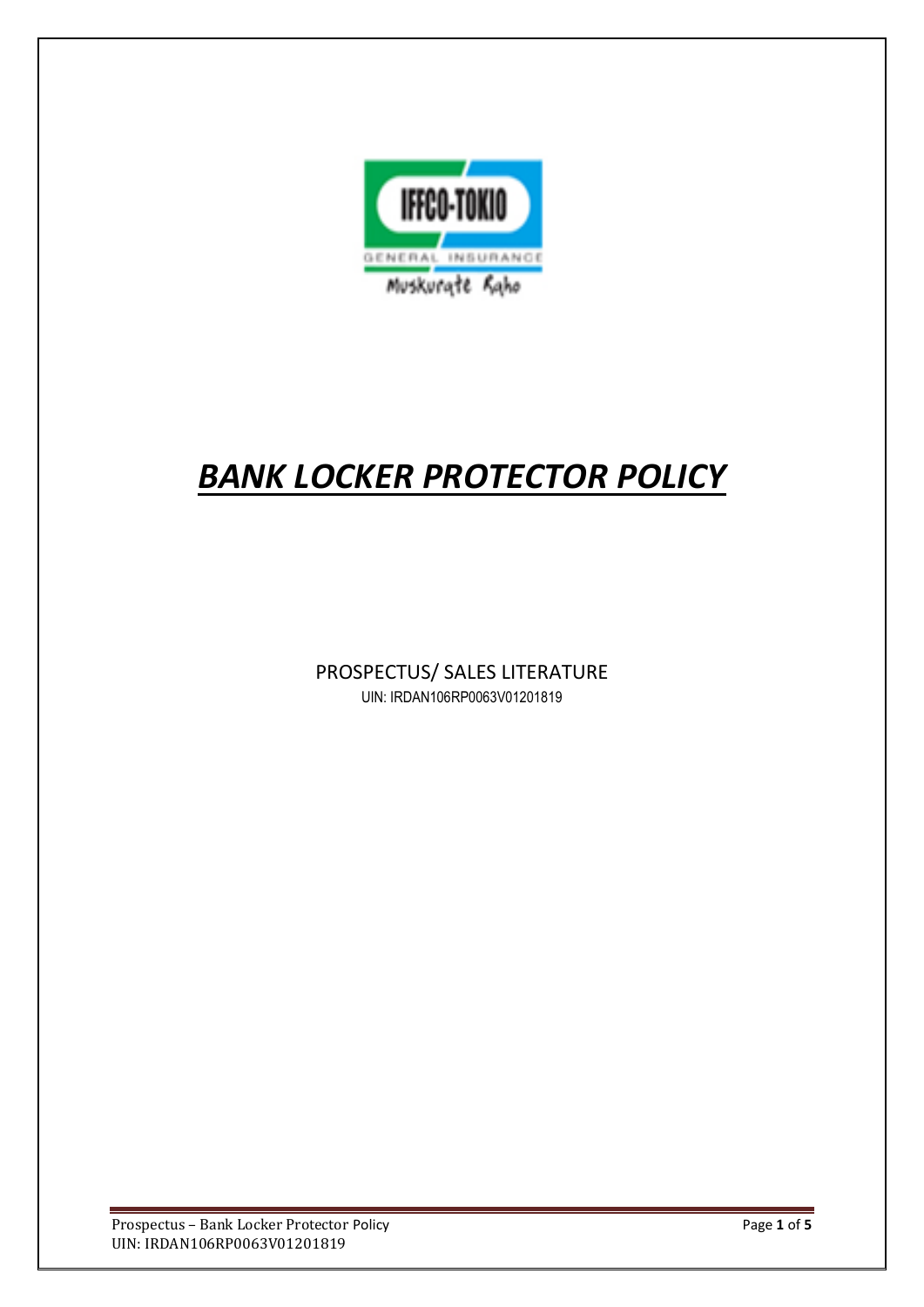

*Bank lockers have traditionally been considered more secure than home safes to keep valuables. The secure infrastructure at the bank's strong room, restricted and monitored entry and exit, presence of security guards and high level of electronic surveillance make bank lockers, a much safer option. However, the relationship between a bank and a customer with regards to Lockers is that of a 'landlord' and 'tenant' where the tenant is responsible for the valuables kept in the locker owned by the bank. In other words, the safety of valuables is not the responsibility of the bank. The Locker hiring agreement absolves the Bank of all responsibility or compensation to be paid in case of any untoward incident.*

*With the recent rise in incidents where the bank lockers are specifically targeted, a need for insuring the jewellery and the valuables in the Bank locker arises. Bank Locker Protector Policy covers the items stored within the bank lockers against the specified risks.*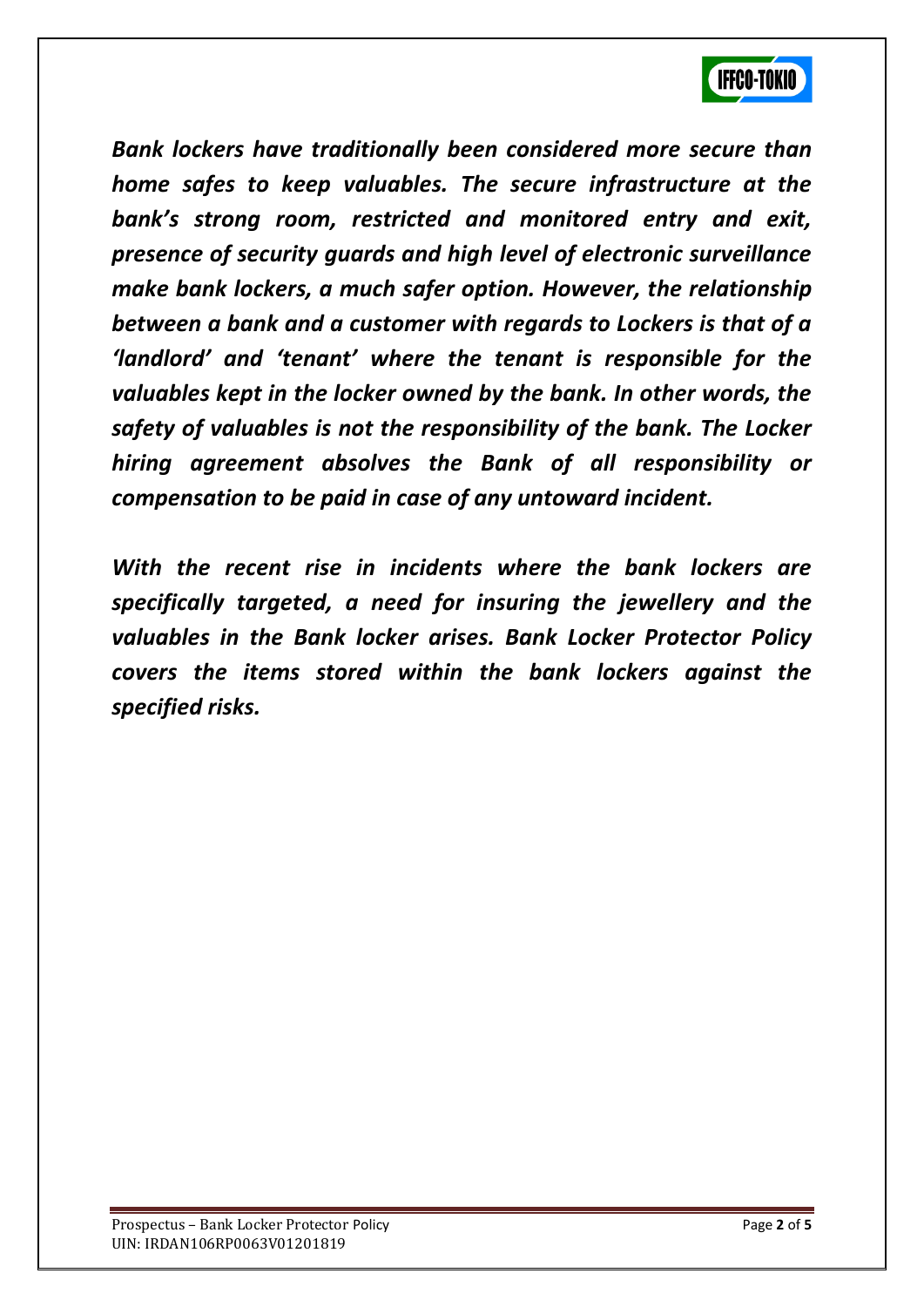

## *Bank Locker Protector Policy*

#### **LOSS OF JEWELLERY AND VALUABLES**

#### **SCOPE OF COVERAGE:**

IFFCO-Tokio will pay upto the Limit of Liability for the loss or damage of the contents of locker belonging to Insured/ Insured Person(s) and his/ her family or in the custody of Insured/ Insured Person(s), leased with a Bank in the event of:

- i) any accident or
- ii) burglary, holdup or
- iii) infidelity of bank staff or
- iv) any act of terrorism.

The following property **stored in lockers leased with a Bank** shall be covered under this policy:

- 1. Jewellery.
- 2. Any other valuables.

#### **Sum Insured/Limit Of Liability And Premium Options:**

| TABLE-1                                                     |        |        |         |         |         |         |                              |
|-------------------------------------------------------------|--------|--------|---------|---------|---------|---------|------------------------------|
| <b>OPTIONS (in Rs.)</b>                                     |        |        |         |         |         |         |                              |
| Sum Insured/<br><b>Limit of Liability</b><br><b>Options</b> | 3 Lacs | 5 Lacs | 10 Lacs | 20 Lacs | 30 Lacs | 40 Lacs | Sum Insured above 40<br>lacs |

#### **Exclusions**

IFFCO-Tokio shall not be liable for -

- 1. Any excess mentioned in the policy schedule.
- 2. Loss of currency or cash.
- 3. Loss of important documents like Title deeds, plans, manuscripts, property documents, investment documents, Insurance policies, passport, financial transaction cards, etc.
- 4. Unexplained loss or mysterious disappearance from the locker.
- 5. Any items which are not stored within a secure Bank locker.
- 6. Any loss in value or loss due to accounting errors or omission.
- 7. Damage arising from or attributable to
	- a) mechanical and electrical breakdown, damage or failure including over winding of watches/clocks.
	- b) the corruption, loss or failure of computer data, hardware or software.
	- c) natural ageing, inherent vice, latent defect, rust, oxidation, warping, shrinkage, mould, insects, mildew, vermin, fungus, corrosion or depreciation.
	- d) aridity, humidity, exposure to light or extreme of temperature unless such loss is caused by storm, frost or fire or other sudden unforeseen event
	- e) improper maintenance.

# **EXTENSION – LOSS OF DOCUMENTS**

#### **Scope Of Coverage:**

IFFCO- Tokio will pay for the reasonable cost of replacement of documents lying in the bank locker, lost or damaged, in the event of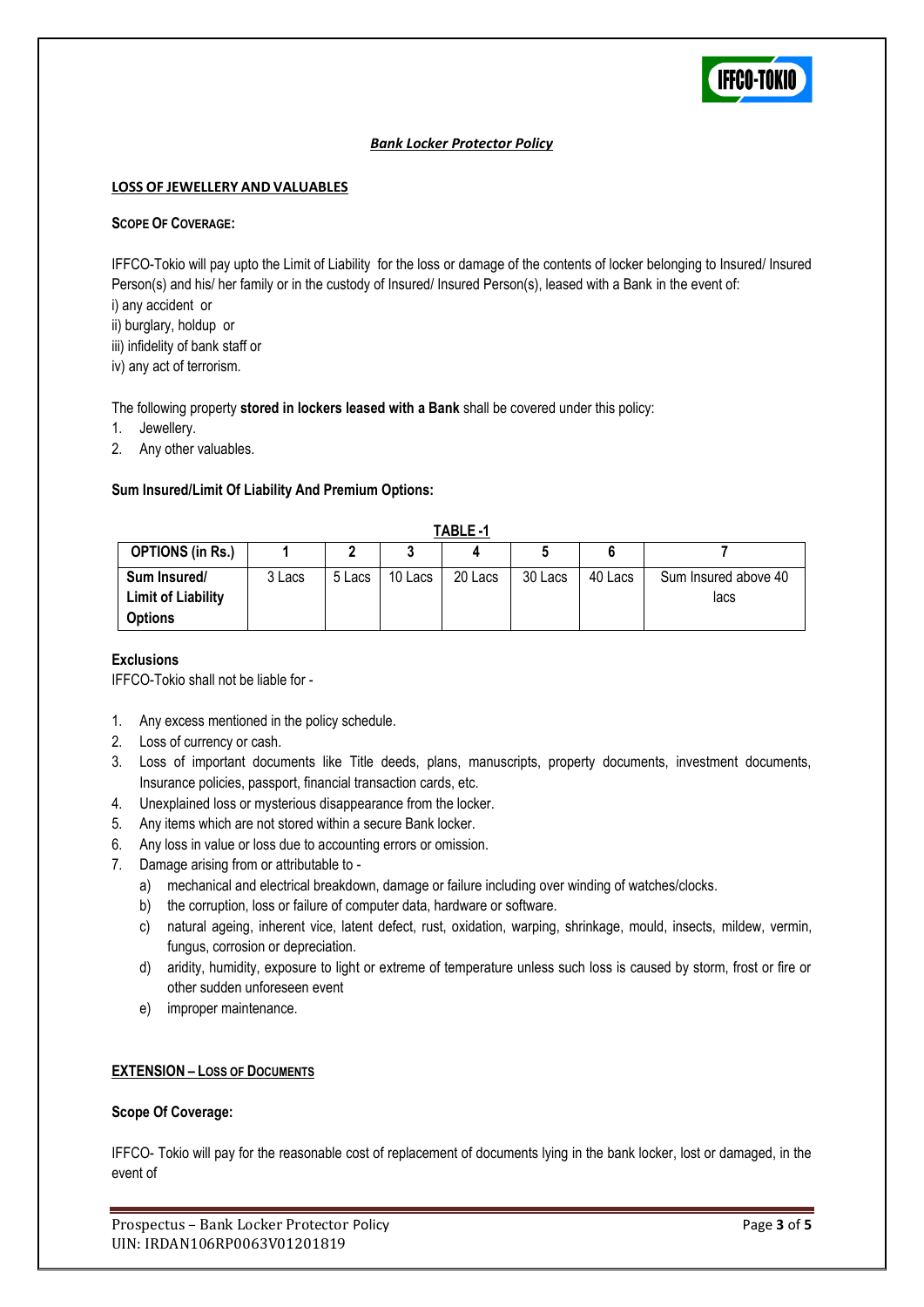

i) any accident or ii) burglary, holdup or iii) infidelity of bank staff or iv) any act of terrorism.

The following property **stored in lockers leased within a Bank** shall be covered under this policy:

- 1. Share and stock certificates, deposit receipts.
- 2. Insurance Policy.
- 3. Title deeds, plans and manuscripts.
- 4. Passport.
- 5. Other personal records and certificates.

## **Limit Of Liability:**

A maximum of Rs. 25,000 (Rupees Twenty five thousand) during the policy period or any other higher Sum Insured/ limit of liability with the permission of Corporate/ regional underwriter.

#### **Exclusions:**

IFFCO-Tokio shall not be liable for -

- 1. Any excess mentioned in the policy schedule.
- 2. Unexplained loss or mysterious disappearance from the locker.
- 3. Any items which are not stored within a secure Bank locker.
- 4. Any loss in value or loss due to accounting errors or omission.
- 5. Any claim due to unauthorized use of the documents.
- 8. Damage arising from or attributable to
	- a) mechanical and electrical breakdown, damage or failure including over winding of watches/clocks.
	- b) the corruption, loss or failure of computer data, hardware or software.
	- c) natural ageing, inherent vice, latent defect, rust, oxidation, warping, shrinkage, mould, insects, mildew, vermin, fungus, corrosion or depreciation
	- d) aridity, humidity, exposure to light or extreme of temperature unless such loss is caused by storm, frost or fire or other sudden unforeseen event
	- e) improper maintenance

#### **POLICY TERM**

Policy term for this policy shall be 12 (twelve) calendar months.

#### **General Exclusions:**

IFFCO-Tokio will not be liable for –

#### 1. **WAR RISK**

Damage as a consequence of war, invasion, act of foreign enemy, hostilities (whether war be declared or not) civil war, rebellion, revolution, insurrection, military or usurped power, confiscation, nationalisation, civil commotion or loot or pillage in connection therewith.

# 2. **CONFISCATION**

Any damage due to confiscation, nationalization, commandeering, requisition, detention or destruction by order of any Government or lawfully constituted authority.

#### 3. **WILLFUL ACT OR GROSS NEGLIGENCE**

Any Loss or Damage due to willful act or gross negligence by the Insured or Insured Person(s) or his/ her Family or his/ her authorized representatives.